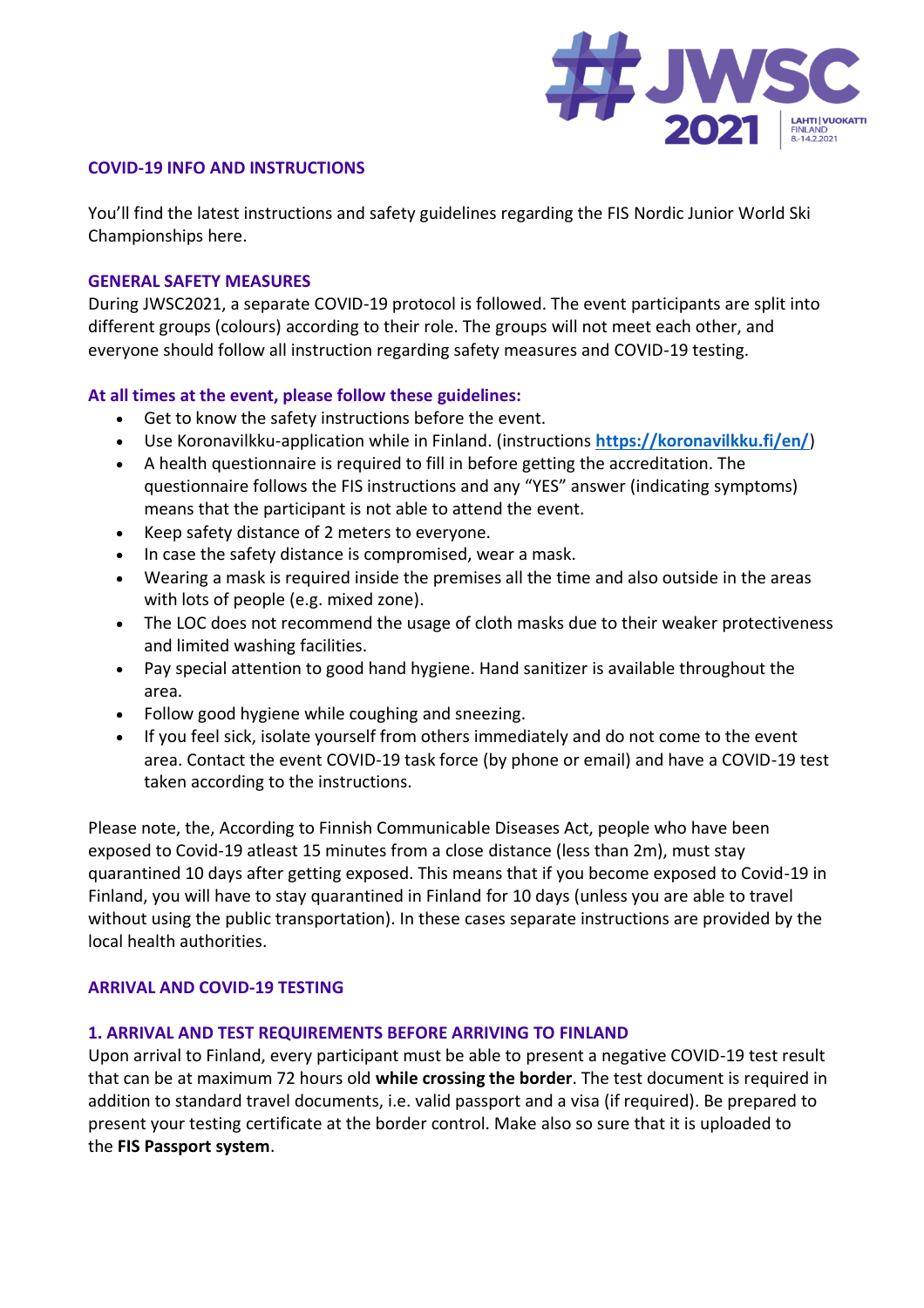#### **2. TRAVELLING TO THE TESTING AREA**

The LOC organizes transportation from the airport to Lahti. The event participants do not need to take a COVID-19 test at the airport, although this might be instructed for regular passengers. The LOC has agreed with the local health officials that the LOC testing procedure will replace the testing at the airport. All LOC transportation goes first to the Stadium for testing, before taking the teams/participants to the accommodation. The buses will use 50% of their transportation capacity. The sitting order at the buses will be as close as possible to the sitting order at the plane, in order to minimize the potential quarantines. Please follow the instructions while seated in the buses.

Make sure, that you familiarize yourself with the JWSC2021 Covid-19 instructions during your travel, if you have not done so already beforehand.

#### **OPENING HOURS FOR TESTING CENTER, VESIJÄRVI-HALL:**

To be announced

### **3. COVID-19 TEST PROTOCOL**

Every team member/event participant must participate a COVID-19 test (antigen test) immediately after arriving to Lahti. The test is an utmost priority and must be taken before entering to accommodation.

a) The only exception to this order can be done if you are arriving after the testing point is closed. This has to be agreed beforehand with the LOC. When agreed separately, it is allowed to enter to accommodation first. The accommodation office has sent by email to you or to your team leader the necessary information concerning your accommodation. If you have booked your own accommodation, follow the instructions they have delivered. In this case, it is required to take the coronavirus test first thing in the next morning. Getting the event accreditation is not possible without the negative test result. Opening times of the testing point will be modified according to the informed arrival times in order to enable testing as quickly as possible.

b) In testing, be prepared for queuing. Go to toilet and eat/drink before testing, if necessary. Testing happens as a drive in-model for those that arrive for testing by car and they will be tested while seated in the car. Those who arrive by bus will have to step out from the bus for testing. They will be provided room for waiting at the testing area, Vesijärvi hall right next to Stadium. NB. There will be queues at the testing point. To make the testing as smooth and quick as possible, please provide the required pre-information to the organizers by the deadline. If possible, please go to the testing point in that particular order, how you have entered the information to the file. We ask for your patience!

**Testing costs are covered by the participants.** The price of the antigen test is **95 euros** and **it is to be paid at the testing site.**

#### **4. ACCOMMODATION**

a) After the testing the teams/participants are transported to their assigned accommodation by the same bus. The accommodation office has delivered the necessary information by email. If you have booked your own accommodation, follow the instructions they have delivered.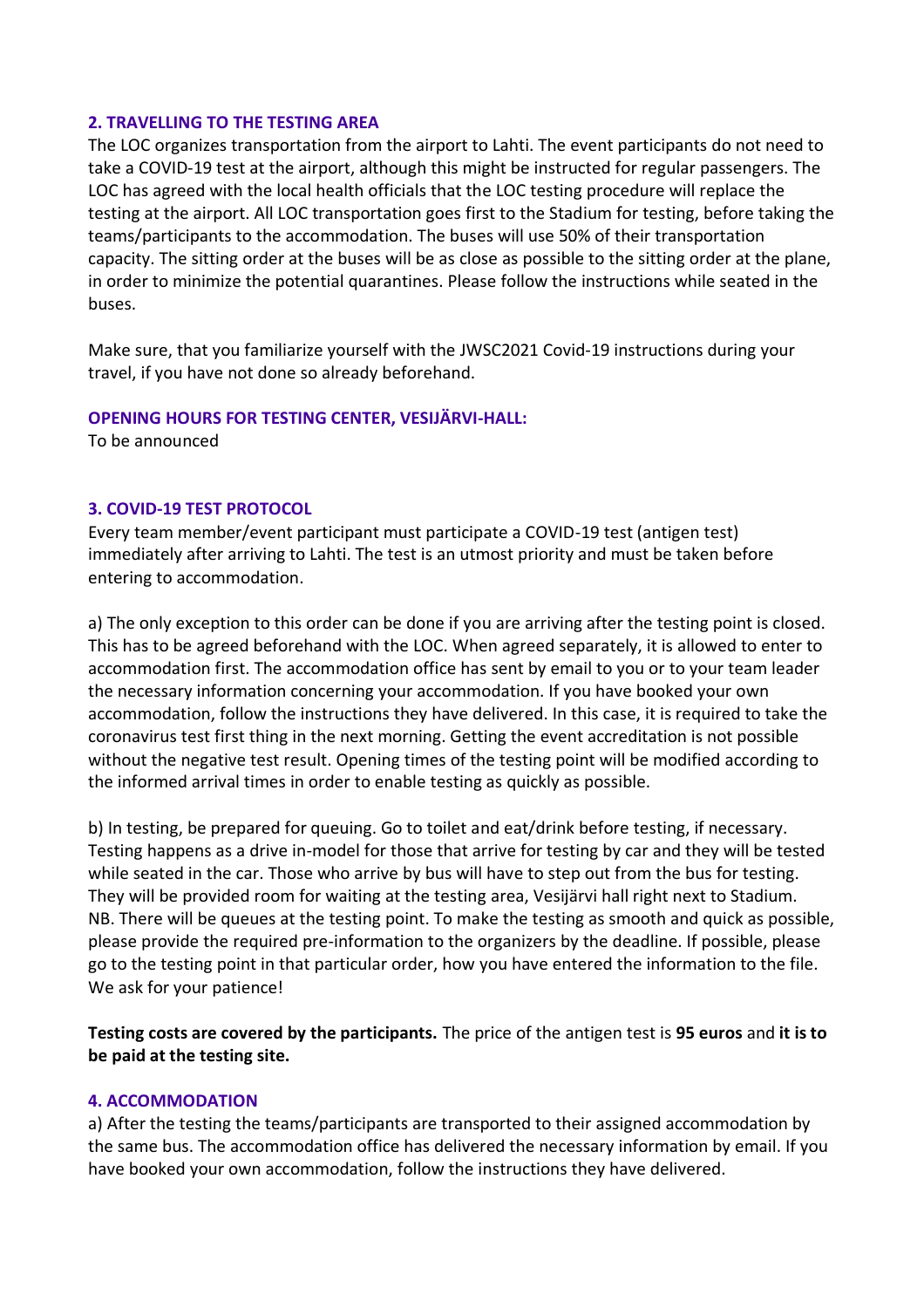b) After the testing you will be in quarantine as long as you will receive your test result. The antigen test result is ready in 2-4- hours. During the quarantine it is NOT allowed to go to shops, supermarket, restaurant, stadium, event office etc. After getting the negative test result you will enter into the event "bubble" according to the accreditation guideline.

## **5. NEGATIVE TEST RESULT > ACCREDITATION**

a) You will get your accreditation card after a negative test result. **The accreditation office for red group is located close to the jumping hills. For blue, yellow and green groups the accreditation office is located at the Ski Stadium, base floor.** It is preferred that in the red group the Team Manager will get accreditations for the whole team. That requires, that the paperwork concerning the test results is 100% complete in the testing situation.

## **6. POSITIVE COVID-19 TEST RESULT**

a) In case of a positive antigen test result, the person is contacted by the COVID-19 task force immediately and taken to the PCR test to confirm the test result. While waiting for the test results, the person is quarantined and re-arranging the accommodation might be required. The prize for the **PCR test is 195 euros**, to be paid at the site of testing. The estimated timeframe for getting the PCR result is 12 hours. Based on the test result, the decision to continue or finish the quarantine is made by local health authorities.

In case the person has previously had COVID-19 infection, it will be confirmed via the certificate at the FIS passport application or the person in question can provide a certificate of the earlier infection to the doctor. The certificate will help the health authorities is evaluating the situation in case of a positive test result.

# **COVID-19 PROTOCOL DURING THE EVENT**

### **THE EVENT GROUPS (=colours)**

The event participants are separated to four smaller groups groups: red, blue and. Athletes, their teams, and people who work directly with them create the group red. Yellow group consists of media. Blue group is for locals working at the event but not in close contact with the red or yellow groups. The participants must avoid close contacts between different groups. The group memberships can be identified by the accreditation card.

### **INSTRUCTIONS FOR THE RED GROUP**

The red group includes international participants and local organizers.

- Athletes and members of the teams, SRS personnel, FIS staff and other FIS officials, timing personnel
- Local organizers: starters, judges, jury, production and technical staff and other LOC personnel who will be in contact with this group
- Local stakeholders: attaches of each team, catering personnel etc.
- Host Broadcaster Organisation, Infront Italy

Everyone is required to take a COVID-19 test before entering the event area and to fill in the health questionnaire. Each team will have their own accommodation, maintenance area and assigned team meal times. Follow the procedures of your own accommodation.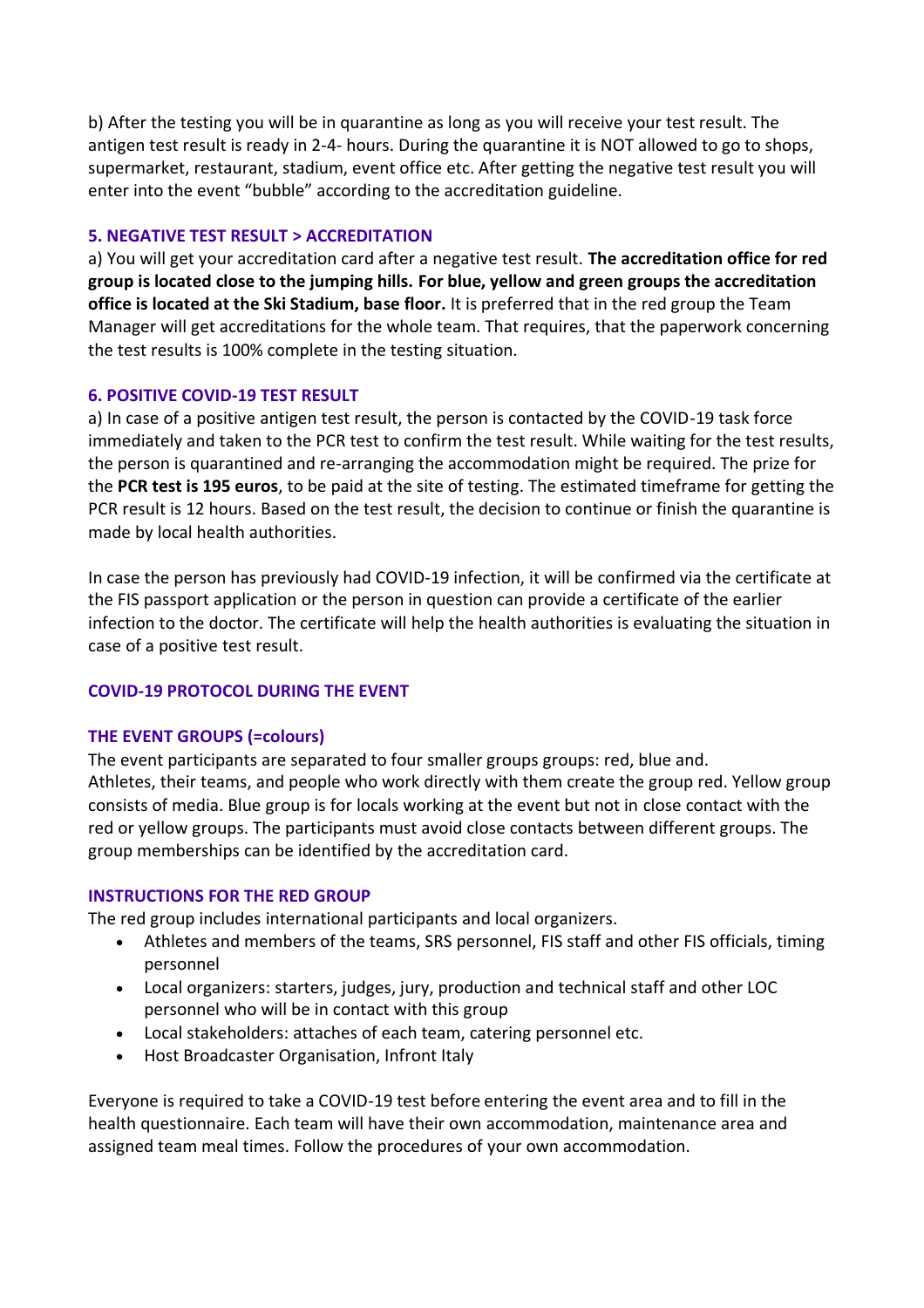In the group the participants should follow these instructions:

- Avoid all activities outside the event: special arrangements, like dining outside your own accommodation or event area, shopping, private gatherings.
- Use a mask in public areas and all areas assigned for red group only.

## **INSTRUCTIONS FOR THE BLUE GROUP**

Blue group consists of the event personnel, who will not work in contact with red group. COVID-19 test is not required from this group. They are required to fill in the health questionnaire before accreditation and follow the general safety measurements.

## **INSTRUCTIONS FOR THE YELLOW GROUP**

Yellow group include local and international media participants

- TV production teams (excluding Host Broadcaster organization that belongs to the red group)
- media attaches
- international and local photographers, journalists and social media representatives

Yellow group participants are required to take the COVID-19 test and fill in the health questionnaire before entering the event area. They are required to follow the general safety measures and also the separate instructions on behaviour within the media areas, like mixed zone, media center and commentary positions.

# **PROCEDURE IN CASE OF A SUSPECTED COVID-19 INFECTION**

# **A person, who has COVID-19 symptoms during the event, must obey the following instructions:**

- 1. Isolate yourself immediately
- 2. Report to the Event COVID-19 task force coordinator immediately by phone
- 3. Move to the testing area according to the instructions you will receive on the phone.
- 4. Anyone who has been in contact with the symptomatic person will be asked to self-isolate until such time as the COVID-19 testing results are known

5. If the test result is positive, the healthcare authorities will give healthcare instructions for the infected.

# **Symptoms, which develop after the event:**

1. Isolate yourself immediately and follow the instructions of Finnish institute for health and welfare: **[https://thl.fi/en/web/infectious-diseases-and-vaccinations/what-s-new/coronavirus](https://thl.fi/en/web/infectious-diseases-and-vaccinations/what-s-new/coronavirus-covid-19-latest-updates)[covid-19-latest-updates](https://thl.fi/en/web/infectious-diseases-and-vaccinations/what-s-new/coronavirus-covid-19-latest-updates)**

- 2. Get tested for COVID-19 immediately.
- 3. Ensure The Event task force is notified immediately.
- 4. Report if there are possible contacts who might have been exposed for coronavirus.

# **COVID-19 EVENT TASK FORCE**

# **Covid-testing site address for (LOC) volunteers:**

Mehiläinen Drive-in at Great Hall Parking lot Salpausselänkatu 7, 15210 Lahti, Finland Covid-19 helpdesk for volunteers: tel. +358 50 339 5777 (in Finnish)